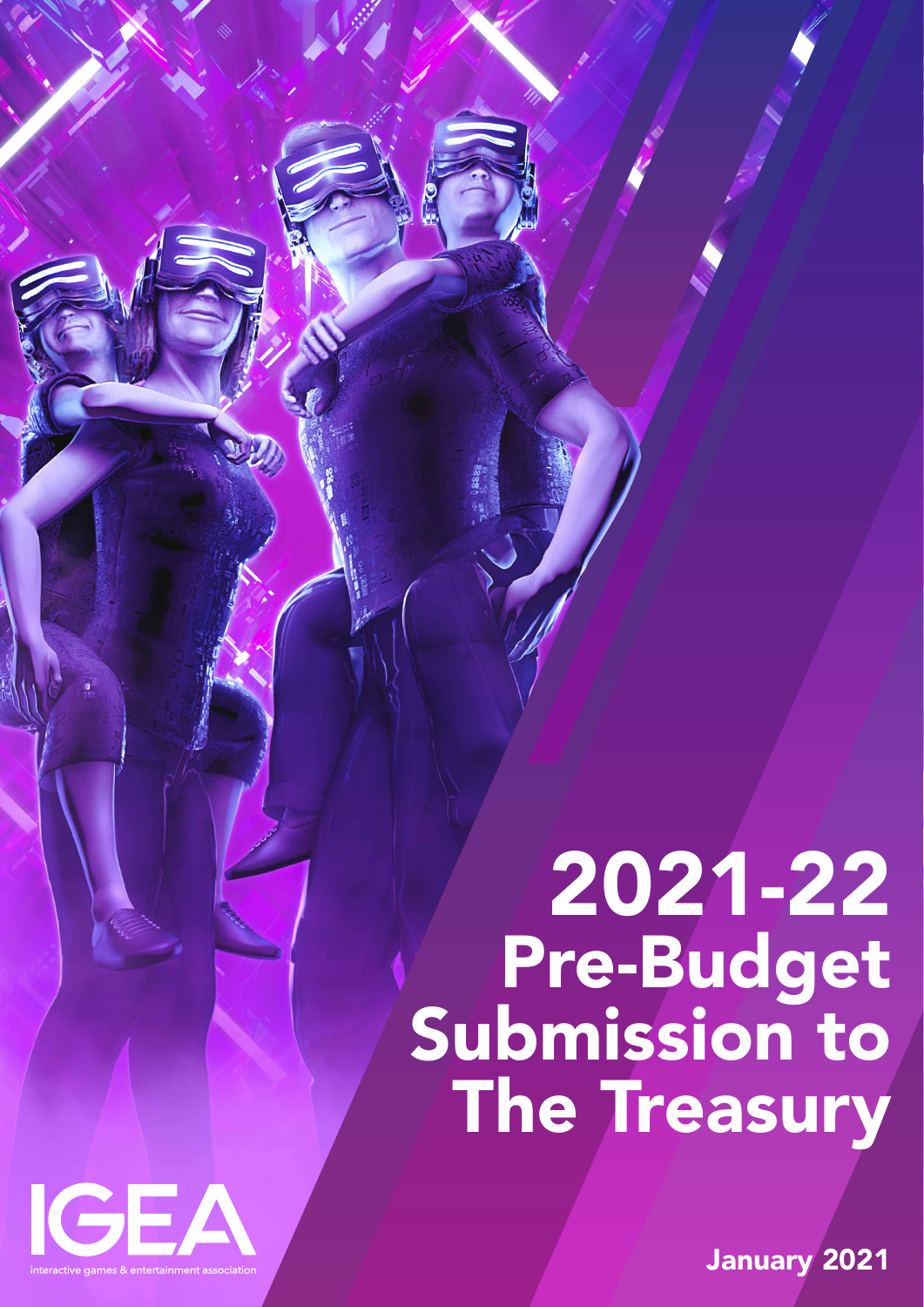### **IGEA**

# Providing tax incentives and funding for video game development: Building a new high-tech, exportdriven digital manufacturing sector

- Video game development is an advanced and creative digital manufacturing industry that will generate high-value exports and high-tech jobs. The global video games market is worth \$250 billion annually and growing fast, having expanded 20% since COVID alone.
- Due to the absence of Australian Government support for game development over the past decade, we estimate that billions have been lost from Australia's economy. But if this is fixed, Australia can attract billions back in investment and growth over the coming decade to create an industry that by 2030 can employ 10,000 full-time workers and earn \$1 billion a year.
- To stem COVID's profound and lasting impact on Australia's economy, the Morrison Government must recognise the immediate and explosive opportunity for growth and investment in our sector by introducing a 30% tax offset for game development and restoring the previous federal \$20 million Australian Interactive Games Fund.
- Funding video game development is not unusual. In fact, not funding games is unusual. We are one of the very few advanced economies in the world without federal games funding. There is broad consensus for fixing this. For example, last year alone, two Commonwealth agencies (including a Treasury portfolio agency) called for games funding: Austrade and the Australian Small Business & Family Enterprise Ombudsman.
- Aside from growing our industry up to twentyfold, we believe this funding would be fiscally-responsible and tax-neutral at minimum. Analysis of the UK and France's video games tax offsets show that each \$1 of government investment results in around \$2 in tax revenue back.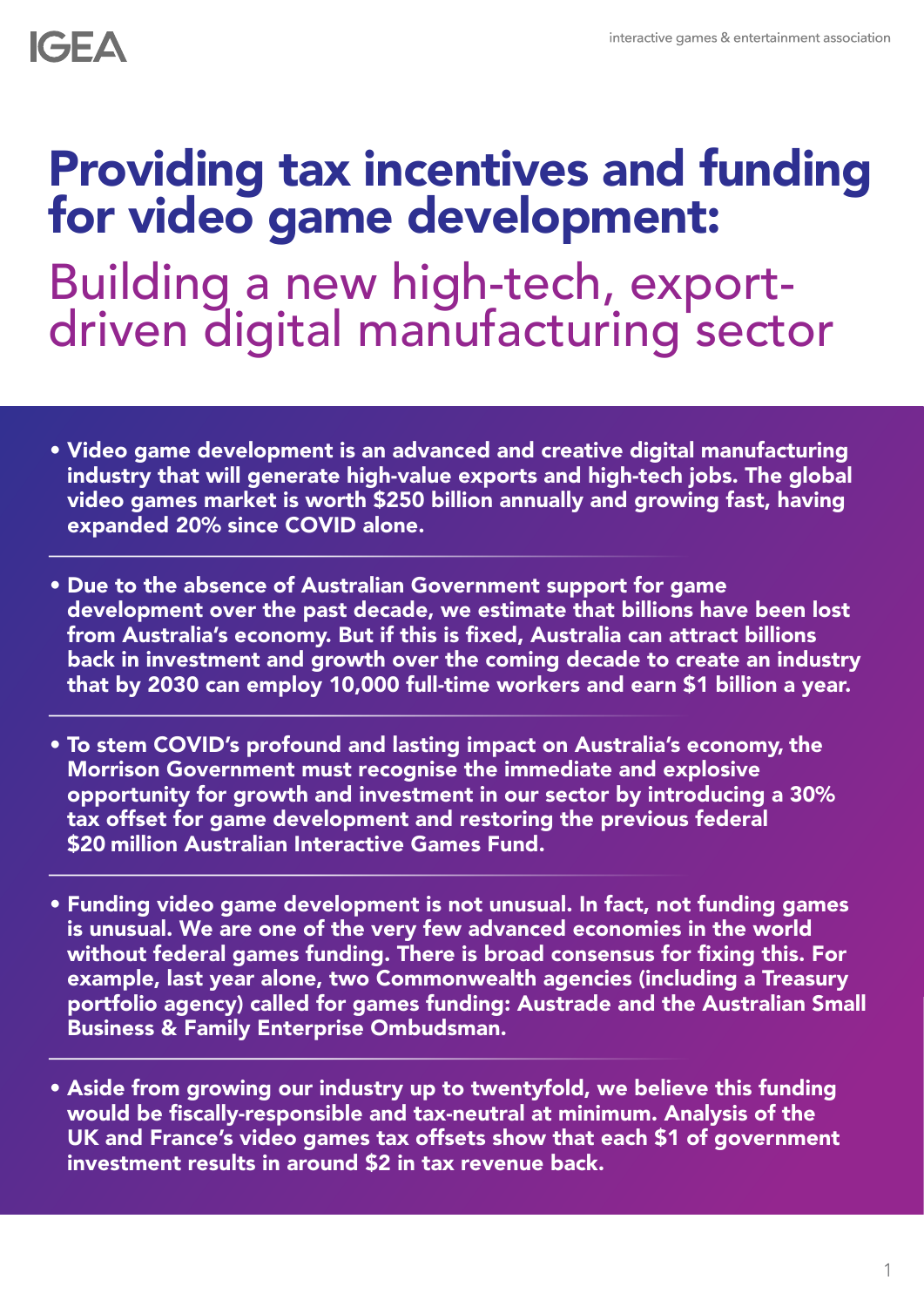### Video gaming is the world's largest creative industry, and its growth is accelerating

Globally, video games generate greater revenue than any other creative activity, estimated at USD \$174.9 billion (AUD \$250 billion) in 2020.<sup>1</sup> This represents 20% growth from 2019 as COVID has led to an increase in gameplay and sales around the world. Australians alone spent \$3.6 billion on games in 2019, $^2$  more than on any other creative or cultural activity. By comparison, the combined global film, home entertainment and streaming industries generated revenues of USD \$101 billion (AUD \$139 billion) in 2019,<sup>3</sup> and almost certainly less in 2020.

### An advanced, export-driven and disruption-proof digital manufacturing industry

Video games are complex digital goods created by highly-trained programmers, engineers, designers and developers. Games have great value, with over four of every five dollars earned by Australian game developers being export revenue from selling their games or skills overseas. Our sector is not just the pixels on screens: it is also the engines, hardware, middleware and networks that support games. These are cutting-edge technologies that require billions in R&D investment. As video games are direct digital exports with a global customer base, our sector is resistant to external disruptions, whether it be COVID-related or volatile trade relationships.

### With federal support, the Australian game development sector can grow twentyfold

Australia's game developers earned \$184.6 million and employed 1,245 fulltime employees last year.4 Compared with the \$250 billion global industry, this means just 7 cents of every \$100 generated by game development comes to Australia. We estimate that billions in investment and economic activity have been lost from the departure of Australian studios and the diversion of foreign investment to other countries. Sadly, the Australian Government's neglect of our sector has contributed to this. But it's not too late to fix, and with support, our industry can grow to become ten or even twenty times what it is today. We know this because even after adjusting for differences in population, that is how far ahead the UK and Canada's game development industries, which have benefited from tax offsets, are compared to us. Sadly, despite having just a fifth of our population, even New Zealand's game development industry earns far more than us.<sup>5</sup>

### Australian Government support is urgently needed to achieve this growth potential

Game development is a borderless industry, and Australia has a talented English-speaking workforce located in a favourable time zone. So why aren't we doing better? Unfortunately, Australia is roughly 30% more expensive to make games in than elsewhere in the world due to our higher business costs and lack of support. Game studios have told us that it is 30% cheaper to run studios in advanced but lower-cost countries like Poland and the Czech Republic than in Australia. Further, in countries like Canada, the US, the UK and France, there are strong tax incentives available for game development that make it 30% cheaper to run studios over there than in Australia. This is not only causing large studios to be established anywhere else but here, but it also makes it much more costly for small and ambitious developers to make games or secure financing. If the Australian Government is serious about investment and economic growth, it can achieve this by boosting our industry's global competitiveness through levelling the playing field for game developers.

1<https://www.gamesindustry.biz/articles/2020-11-04-newzoo-raises-its-annual-games-industry-forecast-for-2020-once-again>

5<https://nzgda.com/news/survey2020>

### Who is IGEA?

IGEA is the industry association representing and advocating for the video games industry in Australia, including the developers, publishers and distributors of video games. We also manage The Arcade in South Melbourne, Australia's first, not-for-profit, collaborative workspace created for game developers and creative companies that use game design and technologies. IGEA is also known for organising the Game Connect Asia Pacific (GCAP) conference for Australian game developers, and the Australian Game Developer Awards (AGDAs) celebrating the best Australian games of the year.

<sup>2</sup> <https://igea.net/2020/06/australian-video-game-industry-positioned-for-a-rebound-in-2020-following-marginal-drop/>

<sup>3</sup><https://www.forbes.com/sites/rosaescandon/2020/03/12/the-film-industry-made-a-record-breaking-100-billion-last-year>

<sup>4</sup><https://igea.net/2021/01/australian-game-development-industry-counts-185-million-in-revenue/>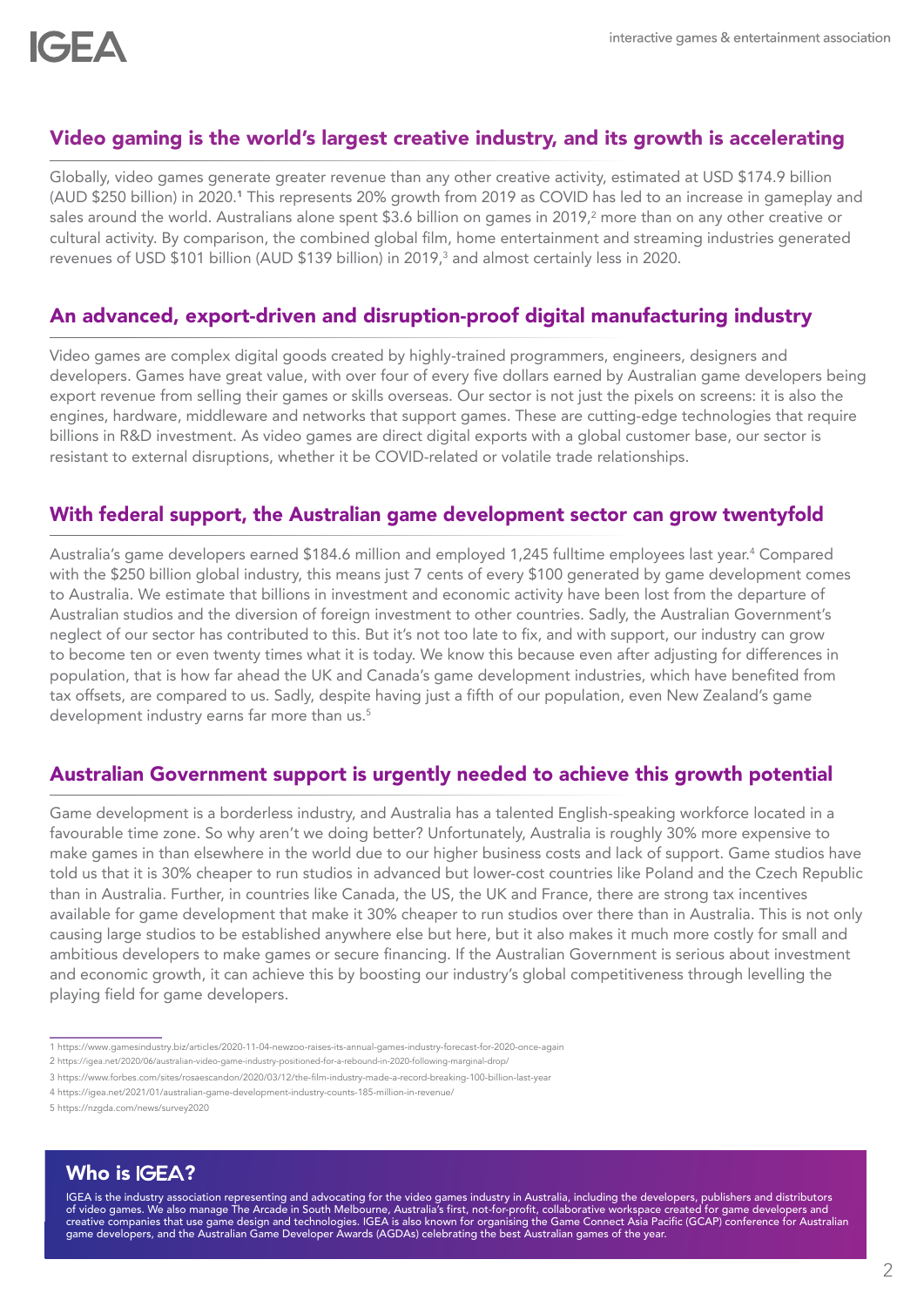### Australia would (not could) attract billions in new investment and spending

If a tax offset and direct funding were introduced, we believe Australia's game development sector would grow at a 22% CAGR over the next decade to employ 10,000 fulltime workers and generate \$1 billion a year by 2030. While this CAGR rate appears high, it is based on looking at the long-term experience of almost every region in the world that has set up video game tax offsets. Where would our growth come from? As the Government knows, there are currently concrete proposals from 'AAA' studios to cumulatively commit potentially billions of dollars to establish studios in our cities. Other companies, especially Asia-based games companies, have also scouted Australia for investment targets, and as they have done in New Zealand, are willing to invest hundreds of millions of dollars. Finally, existing studios have told us that if federal support were available, it would enable them to increase spending on their own revenue-generating activities.

### Bricks-and-mortar studios that will employ thousands of young Australians

The 'AAA' games companies right now scouting our shores as a destination for new studios are doing so for the opportunity to employ Australians. Game development is so successful overseas that countries like the US, Canada and the UK are approaching a saturation level of employers, resulting in a global talent shortage. So, studios are now eyeing the ready pipeline of 3,500 graduates that come out of the dozens of Australian universities and colleges that teach video game-related courses each year. These will be full-time jobs in bricks-and-mortar studios in our cities and towns. There are also hundreds of seasoned Australian expatriates in the global games industry waiting to return home (ironically, 'AAA' studios probably employ more Australians abroad than locally due to the few opportunities here). If studios are created, these expatriates will fill vital leadership and management roles to train the next generation.

### Fiscally-sound investments that will pay for themselves - and likely much more

A restored \$20 million Australian Interactive Games Fund would involve funding of \$5 million a year for four years, while the cost of a well-designed tax offset would start at \$100 million over the same period. While not insignificant, this level of funding would only represent a small proportion of the total federal funding given annually to the rest of the screen sector. Each dollar of support invested in game development would also be more effective in attracting investment, creating local skilled full-time jobs, and generating export-generating projects than it would be if spent on more film and TV production. We are also confident that each dollar of funding and tax offset would at least be paid back in full via increased tax receipts, and almost certainly much more. For example, we advocate for a restored Australian Interactive Games Fund that includes a component of funding that the Government can recoup when a game finds commercial success. More importantly, game developers have told us how they ended up paying back more than ten times the value of the support they received from the former fund through increased income taxes that they were able to generate via successful games (which only came about because of the funding available). Finally, analysis of the UK's tax offset for game development found that each \$1 spent led to \$4 in expenditure and \$2 in new tax revenue, $^{\circ}$  while analysis of France's games offset found that each \$1 of support triggered \$8 in investment and \$1.80 in new taxes.7

#### *Appendices to this submission:*

Appendix A: Common myths about Australian game development Appendix B: Comparing Australia with Canada, the UK and New Zealand Appendix C: Which creative industries does the Government support? Appendix D: Australian Government supporters of funding game development

<sup>6</sup><https://www2.bfi.org.uk/sites/bfi.org.uk/files/downloads/screen-business-full-report-2018-10-08.pdf>

<sup>7</sup> CNC [National Centre for Cinema and the Moving Image], Aides à la création de jeux video – Bilan 2015, 2015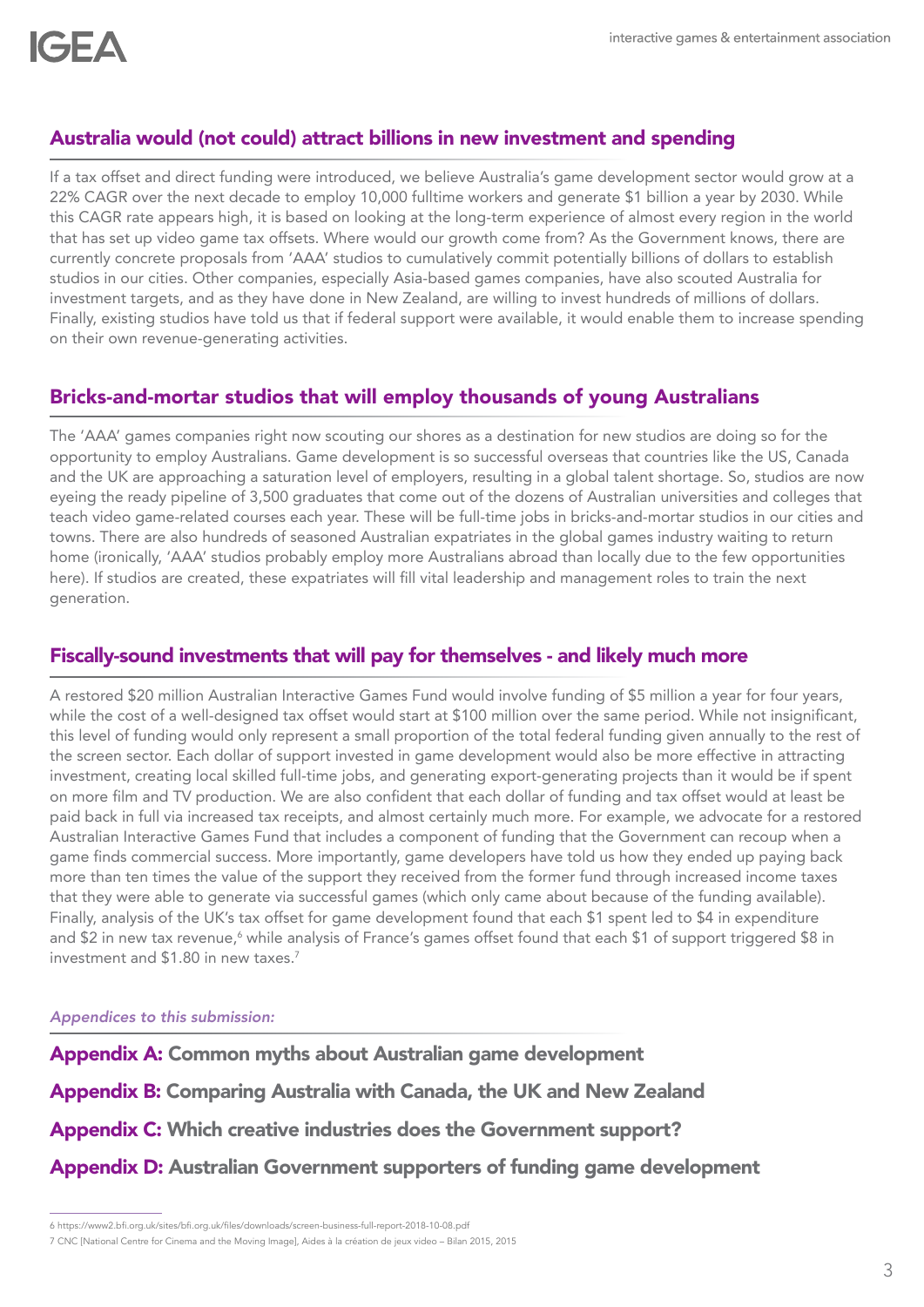### **IGEA**

### Appendix A

### COMMON MYTHS ABOUT AUSTRALIAN GAME DEVELOPMENT



### Myth 1: *'The video games industry can't be as high potential as you say it is'*

It is. The size of the global video games industry is conservatively measured at more than twice that of the combined global film and music industries, or more ambitiously measured as the same size as every other creative industry combined. How is this so? To start, close to a third of the world plays video games. And unlike most creative exports, Australian-made games can find tremendous success overseas. Video games are arguably the most widelyexported Australian-made product in the world, and Australia's most successful cultural exports of the past decade are probably not films or musical groups, but video games like Fruit Ninja, Crossy Road or Hollow Knight. Just as importantly, video games are incredibly valuable intellectual properties that use innovative business models and attract long-term revenue streams. Unlike a film or a tonne of iron ore that can only be sold once, some Australian game developers are still finding success with titles they released half a decade ago, such as the League of Geeks title Armello. Finally, not only is the video game consumer export market continuing to expand, so too is the business market, with video game technologies being rapidly adopted in other sectors, from TV shows like The Mandalorian to the simulation software used for training and industrial design.

### Myth 2: *'The TV and film industries need help, while the video games industry does not'*

Game developers, in particular new and emerging studios, have the same challenges as budding film and TV producers, such as difficulties obtaining financing through traditional capital markets (like banks), creating products and reaching audiences. Direct funding like the Australian Interactive Games Fund will help fix this. Further, the Australian Government's screen incentives also exist to attract foreign investment and support screen jobs, especially the PDV offset for visual effects and animation studios, and the Location Offset and Location Incentive for foreign productions. But because the global games industry is so much more valuable and growing so much faster than the rest of the screen industry, the scale of investment and job creation accessible through a game development offset is almost incomparably higher. Finally, supporting games also supports film and TV businesses, because game development these days needs writers, actors, directors, composers, musicians, animators, and so many other traditional screen workers.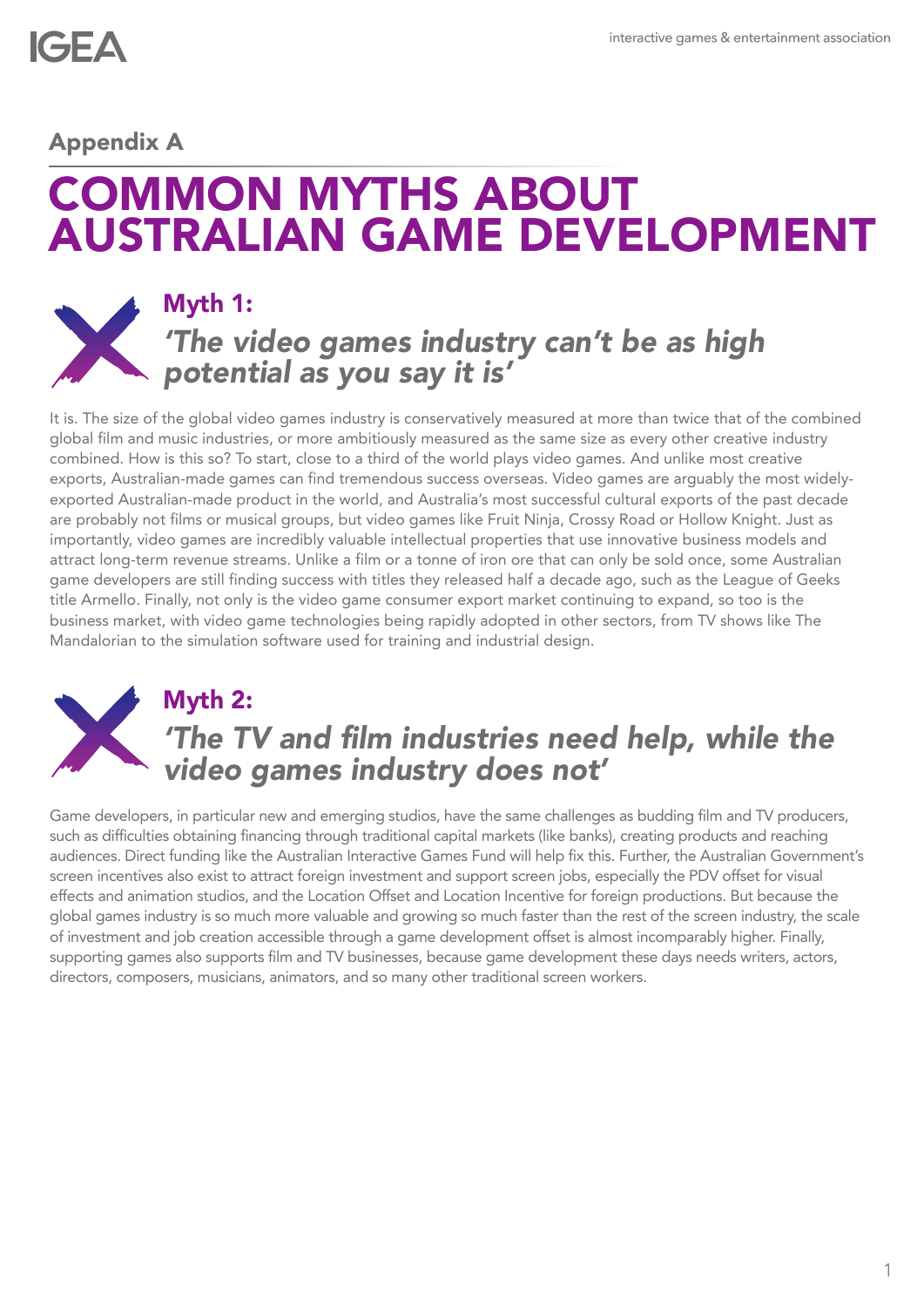### Myth 3: *'Game developers can access R&D incentives and other business tax breaks'*

This is not true, as most game studios cannot access the R&D incentive. While investment in game innovation frequently occurs, much of the spending in Australia is on creative and production activities that may be ineligible for the R&D incentive. Other kinds of general support, such as the accelerated depreciation and instant asset write-off schemes, are also of limited relevance to game developers as most game development costs are labour. The reality is that the Government provides screen sector-specific funding and offsets for film and TV production because it accepts screen production needs specific policy levers. Games are also screen productions, just interactive ones, and also need to access these screen policy levers.

### Myth 4: *'Video games don't tell Australian stories, so there's no cultural argument for support'*

This misconception comes from an outdated view of video games from the 80s and 90s as being simple programs mainly for children. Today, video games are beautiful, highly complex and narrative-driven, with a strong emphasis on writing, sound, music, art and design. An intercultural love-story in the city, a wombat's ambling through the bush, a young boy and his pelican, a colonial Australian murder mystery, and a magical Melbourne coffeehouse are all uniquely Australian settings that have been portrayed in recent video games, as are all the Australian sporting games that can only be made here. Other locally-made games are stories told by Australians or under the creative control of Australians and are irresistibly filled with Australian voices, tones, colours and humour. Every cultural argument for supporting Australian artistic and creative activity also applies to supporting Australian video game development, with the added benefit of also creating a high-value export sector and skilling up a generation of innovative and versatile high-tech workers.



The Australian Government has continued to back its framework of screen production tax offsets, even after conducting a once-in-a-generation review of its screen policies in 2020. It has even doubled down on offsets by creating the \$400 million Location Incentive to boost the Location Offset for attracting foreign film production. A new tax offset for game development would be even more effective. First, a game development tax offset would attract far greater investment, not only because the global games sector is so much larger, but because the local film and TV sectors are restricted by infrastructure constraints such as finite sound stages. A game development tax offset would also have a much higher ROI because unlike the PDV and Location Offsets, it would not only help to attract overseas investment and spending to Australia, but would also help local studios to develop more - and more ambitious - export-generating games of their own. Also, unlike film and TV projects that tend to last weeks to months at most, and almost always provide shortterm jobs only, a game development tax offset will create permanent bricks-and-mortar studios across Australia that will overwhelmingly employ full-time Australians.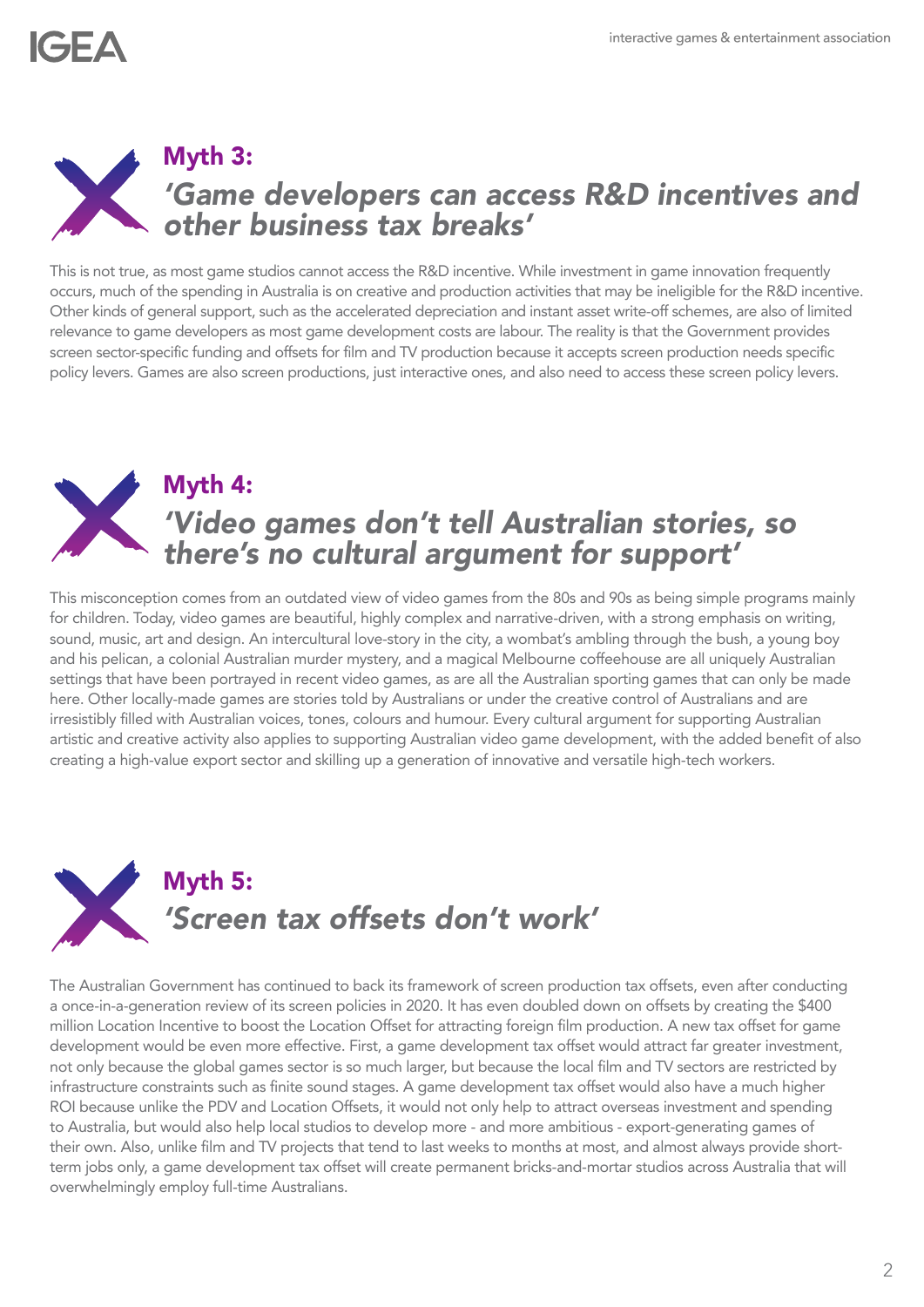Appendix B

### COMPARING AUSTRALIA WITH CANADA, THE UK & NEW ZEALAND

| <b>Game</b><br>development<br>industry | <b>Total revenue (AUD)</b><br>(comparison with Australia after<br>adjusting for population size) | <b>Number of FTE</b><br>game developers<br>(comparison with Australia after<br>adjusting for population size) |
|----------------------------------------|--------------------------------------------------------------------------------------------------|---------------------------------------------------------------------------------------------------------------|
| Canada                                 | \$4.72 billion<br>(17.2x larger than Australia)                                                  | 27,700<br>(14.8x more than Australia)                                                                         |
| <b>United Kingdom</b>                  | \$4 billion<br>(8.2x larger than Australia)                                                      | 18,279<br>(5.5x more than Australia)                                                                          |
| New Zealand                            | \$305 million<br>(8.5x larger than Australia)                                                    | 747<br>(3.1x more than Australia)                                                                             |
| Australia                              | \$184.6 million                                                                                  | 1,245                                                                                                         |

*Note: Comparison figures have been adjusted to take into account population differences between countries. The UK and Canadian figures assess the contribution to GDP rather than revenue and have been used as a proxy for revenue to provide an approximate measure of scale.*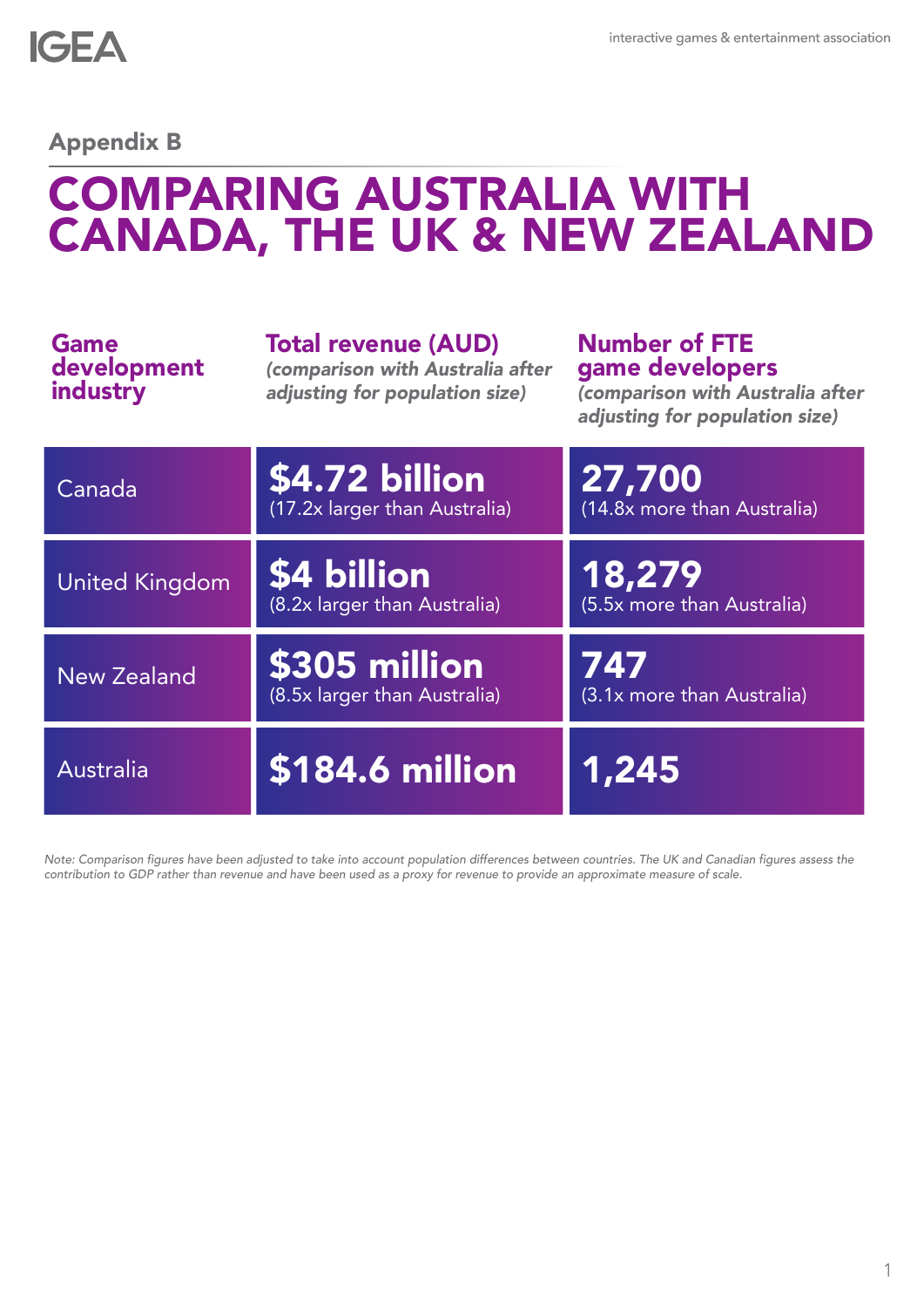

### Appendix C

### WHICH CREATIVE INDUSTRIES DOES THE GOVERNMENT SUPPORT?

### Creative sector | Does the Australian Government provide support?

## NO

The federal government has excluded 'interactive' screen content like video games from accessing any federal screen funding or tax incentives. No other arts or cultural funding is available to support video games. The COVID-19 Creative Economy Support Package had no funding for games.



Video game development

### Local TV and film production



Hundreds of millions of dollars of direct funding and support are provided annually via Screen Australia, the ABC and SBS, the Australian Children's Television Foundation and other institutions. Hundreds of millions more are provided through the Producer Offset and the PDV Offset. COVID-related support is provided through the \$50 million Temporary Interruption Fund.



### Foreign TV and film production



Hundreds of millions of dollars of incentives are provided to attract Hollywood and other foreign TV and film productions to Australia through the Location Offset and the \$400 million Location Incentive to 'top up' the Offset. Hundreds of millions of dollars more are provided to overseas screen productions that use Australian post-production, digital and visual effects companies through the PDV Offset. The Government has an entire agency, Ausfilm, dedicated to promoting these incentives.



recorded music



Funding is provided through the Contemporary Music Touring Program, the Australian Music Industry Package, the Women in Music Mentor program, the Indigenous Contemporary Music program, funding for Sound Australia, and COVID-19 funding through the Restart Investment to Sustain and Expand (RISE) Fund, the Show Starter Fund and Arts Sustainability Fund.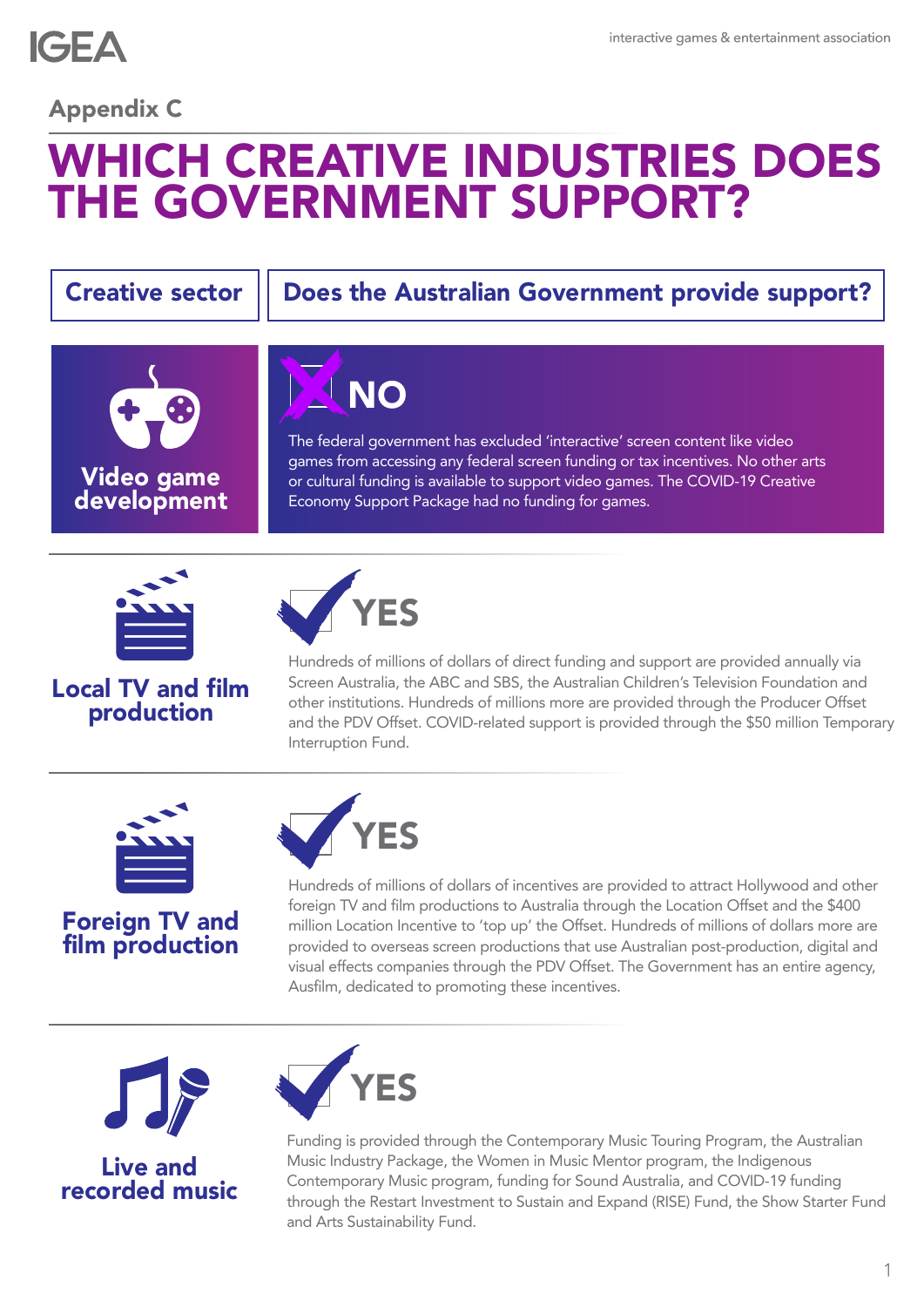

### Creative sector  $||$  Does the Australian Government provide support?



Visual arts



Funding is provided through Artbank, the Visions of Australia regional touring program, the Resale Royalty Scheme, the Indigenous Visual Arts Industry Support program and the Visual Arts and Craft Strategy, as well as COVID-19 support provided through the RISE Fund, Show Starter Fund and the Arts Sustainability Fund.





### Performing arts

Funding is provided to 28 major performing arts companies through the Australia Council for the Arts. COVID-19 support is also provided through the RISE Fund, Show Starter Fund and the Arts Sustainability Fund.





The Lending Rights schemes, the Prime Minister's Literary Awards, and support for the 'Australia Reads' and 'Australia Reads at Home' campaigns provide investment into Australian writing.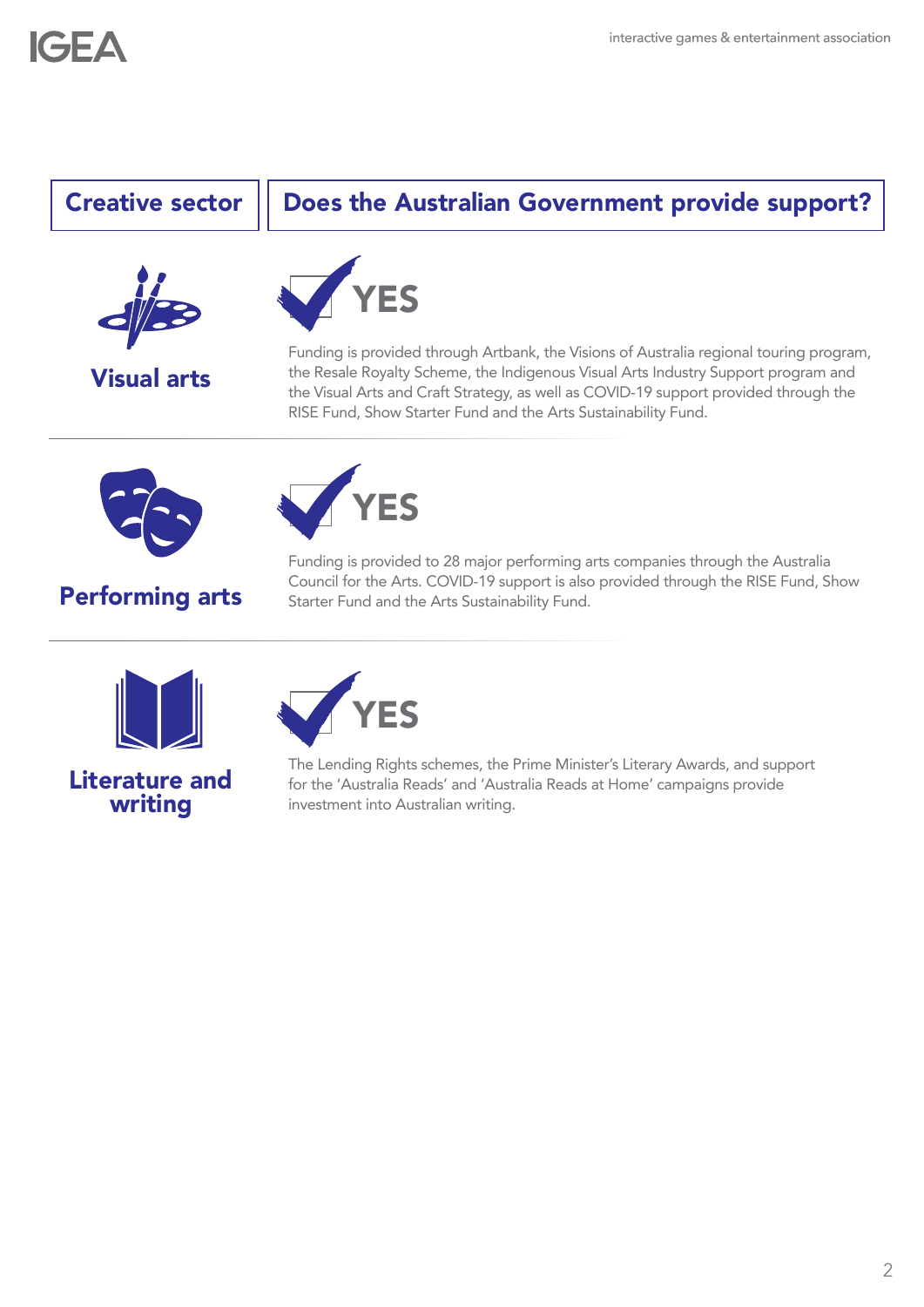### Appendix D

### AUSTRALIAN GOVERNMENT SUPPORTERS OF FUNDING GAME DEVELOPMENT

### Austrade (The Australian Government's trade and investment agency)

Submission to options paper for supporting Australian stories on our screens (3 July 2020)

*"Austrade recommends updating the exclusion list for the Post, Digital and Visual Effects (PDV) Offset to remove 'computer games' from this list. As well as supporting platform neutral funding and a consistent offset to assist Australian content, this would encourage Foreign Direct Investment (FDI) from global technology companies and grow Australia's current digital games sector into a competitive and vibrant sector."*

Full submission at:

[https://www.communications.gov.au/sites/default/files/submissions/sass-austrade\\_0.pdf](https://www.communications.gov.au/sites/default/files/submissions/sass-austrade_0.pdf)

### Australian Small Business and Family Enterprise Ombudsman (The Treasury portfolio agency that advocates for small businesses)

Media release: '30% tax offset would be a game-changer for industry - Ombudsman' (19 November 2020)

*"While the federal government invests \$750 million annually in arts and culture, the video game sector continues to fall through the cracks. IGEA estimates Australia could create a \$1 billion industry in game development, providing export revenue and employing an additional 10,000 full time workers with the right support. A tax offset for game development, similar to the incentives given to the screen production industry would be an excellent start."*

Full media release at: <https://www.asbfeo.gov.au/news/news-articles/30-tax-offset-would-be-game-changer-industry-ombudsman>

### Joint Standing Committee on Trade and Investment Growth (Coalition-Chaired Australian Parliamentary Committee on trade and investment)

Final report: 'Trade transformation: Supporting Australia's export and investment opportunities' (May 2020)

*"The Committee recommends that the Australian Government introduce a refundable tax offset for video game development in Australia, similar to offsets provided to the film and television production industries."*

#### Full report at:

[https://www.aph.gov.au/Parliamentary\\_Business/Committees/Joint/Joint\\_Standing\\_Committee\\_on\\_Trade\\_and\\_](https://www.aph.gov.au/Parliamentary_Business/Committees/Joint/Joint_Standing_Committee_on_Trade_and_Investment_Growth/Supporting_exports_and_attracting_investment/Report) Investment\_Growth/Supporting\_exports\_and\_attracting\_investment/Report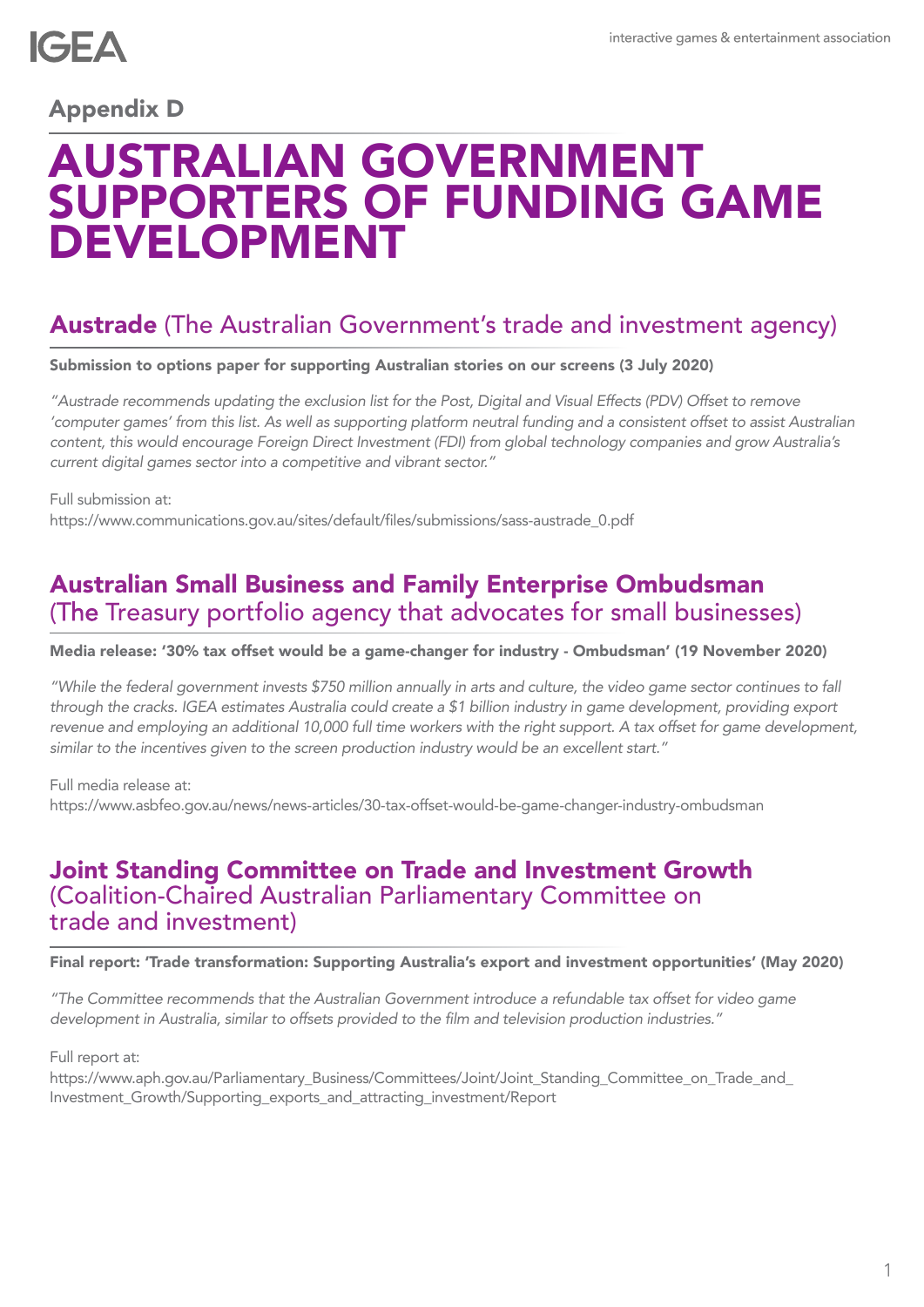### Senator the Hon James McGrath (Liberal Party Senator for Queensland, Deputy Government Whip in the Senate)

#### First speech on video games to the Senate (2 September 2020)

*"Something Australia should do, and I strongly support, is introduce a 30 per cent tax offset for video games to grow a new information based export industry, attract millions in foreign investment and create thousands of jobs. In many other countries, there are tax incentives for game development. These exist in Canada, where there is a 35 to 40 per cent offset,*  in Singapore, where there is a 40 per cent offset, in France, where it's 30 per cent, and in the UK, where it's 20 per cent. *Australia already has tax offsets for the film, TV, post-production, digital and visual effects sectors but lacks this same support for domestic game development. Without stronger incentives to invest, our games industry risks getting owned by other countries."*

#### See full Senate speech:

[https://www.aph.gov.au/Parliamentary\\_Business/Hansard/Hansard\\_Display?bid=chamber/hansards/f66ddb49-e0bd-4a17](https://www.aph.gov.au/Parliamentary_Business/Hansard/Hansard_Display?bid=chamber/hansards/f66ddb49-e0bd-4a17-a197-4a5d525d0d0c/&sid=0119) [a197-4a5d525d0d0c/&sid=0119](https://www.aph.gov.au/Parliamentary_Business/Hansard/Hansard_Display?bid=chamber/hansards/f66ddb49-e0bd-4a17-a197-4a5d525d0d0c/&sid=0119)

#### Second speech on video games to the Senate (9 December 2020)

*"As a government there is so much we can do to support this very important industry. For example, video games are*  explicitly excluded from the tax offsets that are accessible to the film industry. That's wrong. I've previously called for the *video game industry to be able to access these tax offsets. A 30 per cent tax offset for the video game development industry would build a new information based export industry and create thousands of jobs."*

#### See full Senate speech:

[https://www.aph.gov.au/Parliamentary\\_Business/Hansard/Hansard\\_Display?bid=chamber/hansards/fd2295d6-3f93-487a-](https://www.aph.gov.au/Parliamentary_Business/Hansard/Hansard_Display?bid=chamber/hansards/fd2295d6-3f93-487a-95ba-ab6d5334b30f/&sid=0041)[95ba-ab6d5334b30f/&sid=0041](https://www.aph.gov.au/Parliamentary_Business/Hansard/Hansard_Display?bid=chamber/hansards/fd2295d6-3f93-487a-95ba-ab6d5334b30f/&sid=0041)